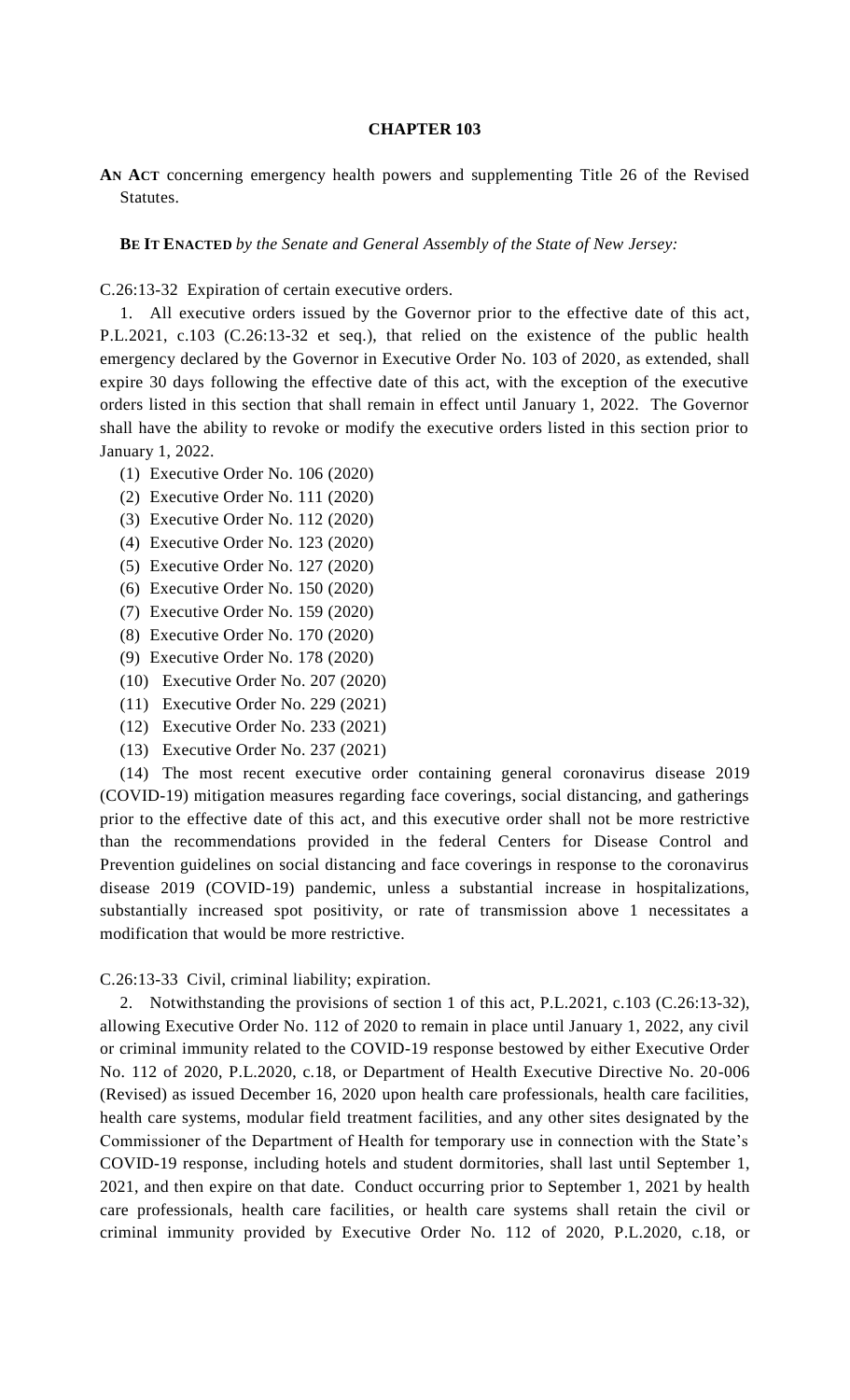Department of Health Executive Directive No. 20-006 (Revised) as issued December 16, 2020. The civil immunity bestowed upon health care professionals in connection with the State's COVID-19 response by P.L.2020, c.18 shall continue beyond September 1, 2021 only for individuals specifically engaged in vaccinations or testing related to COVID-19.

C.26:13-34 Expiration of orders, directives, waivers issued due to public health emergency.

3. a. Following the termination of the public health emergency declared by the Governor in Executive Order No. 103 of 2020, as extended, the force and effect of any administrative order, directive, or waiver issued by the head of a State agency that relied on the existence of the public health emergency declared by the Governor in Executive Order No. 103 of 2020, as extended, shall expire on January 11, 2022. Such administrative order, directive, or waiver may be continued and may be modified by the head of a State agency, unless such administrative order, directive, or waiver is explicitly revoked, until January 11, 2022.

b. Notwithstanding subsection a. of this section, the Governor shall notify the Legislature by January 1, 2022 if the Governor determines that it is necessary or appropriate to continue for an additional 90 days beyond January 11, 2022 any administrative order, directive, or waiver issued by the head of a State agency that relied on the existence of the public health emergency declared by the Governor in Executive Order No. 103 of 2020, as extended. The administrative orders, directives, or waivers shall be extended for an additional 90 days if each House of the Legislature passes a concurrent resolution to continue any such administrative order, directive, or waiver. Any administrative order, directive, or waiver as to which the Governor does not provide notification to the Legislature or as to which both Houses of the Legislature do not pass a concurrent resolution to continue shall expire on January 11, 2022.

c. Notwithstanding subsection a. of this section, the provisions of any administrative order, directive, or waiver issued by the Department of Health that relied on the existence of the public health emergency declared by the Governor in Executive Order No. 103 of 2020, as extended, governing staffing ratios, overtime, shifts, and vacation time shall remain in force and effect until September 1, 2021, at which time all such provisions of administrative orders, directives, and waivers governing staffing ratios, overtime, shifts, and vacation time shall be superseded by relevant provisions of laws, regulations, or collective bargaining agreements in effect on that date.

C.26:13-35 Certain powers undiminished, impaired by termination of public health emergency.

4. The termination of the public health emergency declared by the Governor in Executive Order No. 103 of 2020, as extended, shall in no way diminish, limit, or impair the powers of the Governor or the head of a State agency pursuant to the provisions of the civilian defense and disaster control act P.L.1942, c.251 (C.App.A:9-33 et seq.). The state of emergency declared in Executive Order No. 103 of 2020, as extended, pursuant to P.L.1942, c.251 (C.App.A:9-33 et seq.) shall remain in effect until terminated by the Governor.

While the state of emergency declared in Executive Order No. 103 of 2020 shall remain in effect, the deadlines in paragraph (1) of subsection i. of section 6 of P.L.2001, c.404 (C.47:1A-5) shall apply to any request made under the open public records act after the effective date of this act, with the exception of requests made for records related to the COVID-19 response, which shall continue to be governed by paragraph (2) of subsection i. of section 6 of P.L.2001, c.404 (C.47:1A-5).